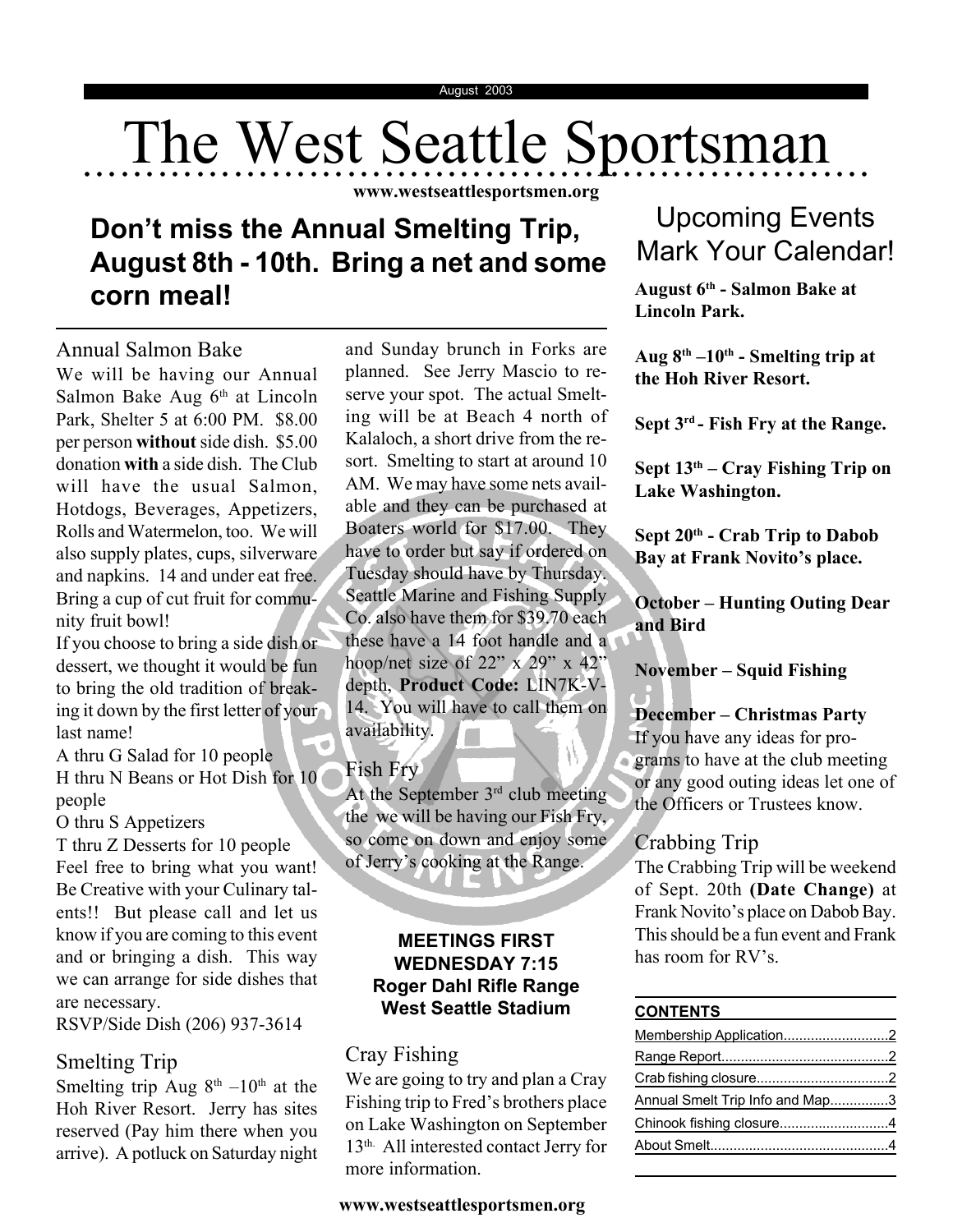### August 2003

### **RANGE REPORT**

### **July18, 2003**

The next hunter education classes are August 21, 23, & 24, September 4, 6, & 7. Gary, Richard, Steve, Mike and any others interested in being an instructor mark your calendar. Please note the August 21<sup>st</sup> class is filled.

The following items were on order, just waiting for them to come in. Fan due about the first week in July, has been received and is at the range.

Backstops due the end of July, arrived early, delivery 7/17/03.

Filter box and filters due about the middle of July.

The next and last big item is the ducting, part of the ducting is at the range and the balance is being made. The old backstop has been removed, anybody want some 1/4" steel plate, free for the moving.

### **Crab fishing closes Aug. 11, in Everett, Port Susan, Glendale areas**

**Action:** The recreational crab fishery in the Everett, Port Susan, and Glendale area of Marine Area 8-2 will close August 11, 2003, until further notice. **Effective date:** 9 p.m. August 11, 2003 **Species affected:** Dungeness and red rock crab

**Location:** The area to be closed includes all waters of Marine Area 8-2, except those waters of Saratoga Passage north of a line that extends from Camano Head on the southern tip of Camano Island southwesterly to Sandy Point on Whidbey Island. The closed area includes Port Susan, Port Gardner, and Possession Sound from Possession Point to Sandy Point.



The West Seattle Sportsmen's Club was founded in 1934 by a group of fourteen men who had the foresight to see that sportsmen, in a united group, would present views, be better heard and achieve goals that were not possible when action as unorganized individuals. The ambitions of these charter members, who strove for the propagation of wildlife and habitat as well as the conservation of all our natural resources, has proven prophetic, for today multitudes of individuals and sporting groups are carrying on the job of conserving the remaining outdoor assets of natural America. The West Seattle Sportsmen's Club helps lead in this fight in the state of Washington. A member has the opportunity to join others in formulating club action in achieving and maintaining these goals.

However, "all work and no play" is not the format of the club. Many events are spaced throughout the year to insure a member many chances to participate in sportsmen's activities. For \$25, what more could a man ask than the opportunity to go salmon fishing with a group of his friends on a charter boat, fresh water fishing with other members and their families, have a salmon bake, a clam feed, or attend a banquet especially for the ladies. But there's more - he can shoot on the club range, go rabbit hunting, and if nothing else, should get \$25 worth just by watching the kids of the community have a real ball at the Kid's Fishing Derby. To sum it all up, a guy gets at least a hundred dollars worth of fun out of a year's membership.

| <b>MEMBERSHIP APPLICATION</b><br><b>WEST SEATTLE SPORTSMEN'S CLUB</b>                                                                                                                                                                                                                                             |                  |  |  |  |  |
|-------------------------------------------------------------------------------------------------------------------------------------------------------------------------------------------------------------------------------------------------------------------------------------------------------------------|------------------|--|--|--|--|
|                                                                                                                                                                                                                                                                                                                   | Date             |  |  |  |  |
| being interested in the propagation and conservation of game birds, game animals,<br>and fish in the State of Washington, do hereby apply for membership in the WEST<br>SEATTLE SPORTSMEN'S CLUB and tender herewith the sum of \$ in<br>payment of one year's dues.                                              | of , Washington, |  |  |  |  |
| "I solemnly swear that I will abide by the Constitution and By-Laws of the West<br>Seattle Sportsmen's Club and help in its up-building and I will not willfully disobey<br>the Game Laws wherever I fish or hunt. I will always be a true sportsman both in<br>the field and to my brother members at all times. |                  |  |  |  |  |
| Signed                                                                                                                                                                                                                                                                                                            |                  |  |  |  |  |
| <b>Street Address</b>                                                                                                                                                                                                                                                                                             |                  |  |  |  |  |
| City<br>$\mathbf{Z}$ ip                                                                                                                                                                                                                                                                                           |                  |  |  |  |  |
| Phone                                                                                                                                                                                                                                                                                                             |                  |  |  |  |  |
| Recommended<br>by                                                                                                                                                                                                                                                                                                 |                  |  |  |  |  |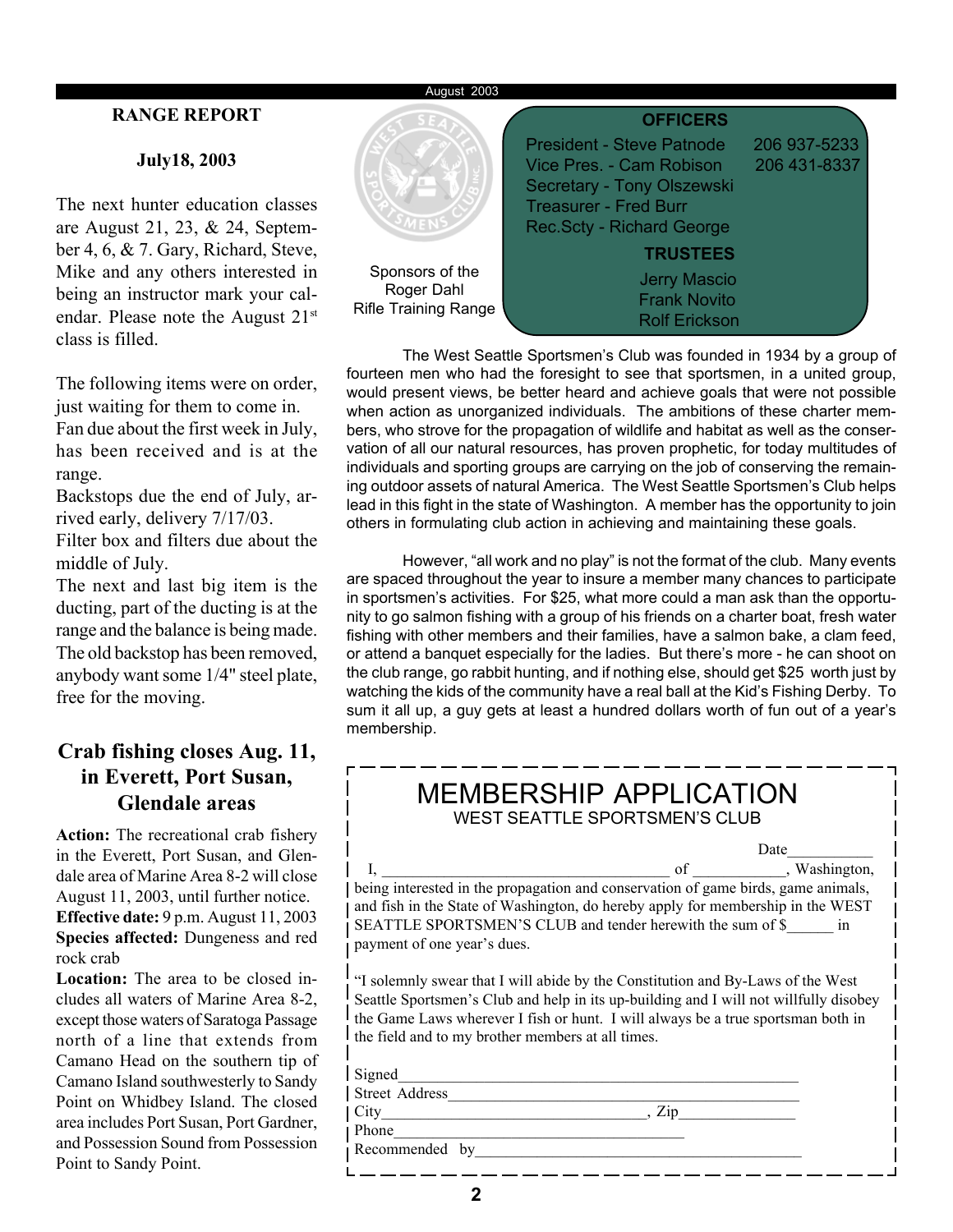### August 2003

### **Smelt Fishing August 8-10** by Jerry Mascio

Fishing - We will be fishing at Beach 4, just north of milepost 160 on Hwy 101. Best time to fish is just before and after high tide. High tide will be:

> Friday – 10:36 AM Saturday – 11:38 AM Sunday – 12:31 PM

We'll probably be fishing by 9:00 AM and fish until we get tired of hauling them in or get bored from not hauling them in. If we catch a lot of smelt, we'll have to clean them, so plan on a few hours of fun. Bring scissors.

Nets – you can make a net, borrow a net, or just buy one at the Forks Triftway for \$19.95

Lodging – we have reserved several R/V and tent sites at the Hoh River Resort, located between milepost 175 and 176 on Hwy 101. There is also the Hoh Hum Ranch (just south of milepost 172) which offers rooms and a full farm breakfast for \$35 per night.

Attractions and events – there is much to see and do in this part of the Olympic Peninsula. There are fishing charter boats out of La Push, guided river fishing, kayak trips, the rain forest, Forks Street Fair, and more. I recommend looking up more information on the internet. Search for Forks, or Hoh River. Also try www.northolympic.com/wjc for lots of information and a nice map of the area.

Pot Luck Dinner - we hope to be frying our freshly caught smelt Saturday evening, accompanied by whatever you wish to bring to the table.

Fire wood – no need to bring firewood, I have located the mother of fire wood piles very near our camp, so we'll load up then.

Directions – Going south : I-5 to exit 104 (Ocean Beaches), follow through Aberdeen, Hoquim and then to Hwy 101 Forks-Port Angeles. Going North: Take ferry to Bainbridge or Kingston, over Hood Canal Bridge, through Port Angeles, follow signs to Forks. The campground is about 15 miles south of Forks and Beach 4 is about 15